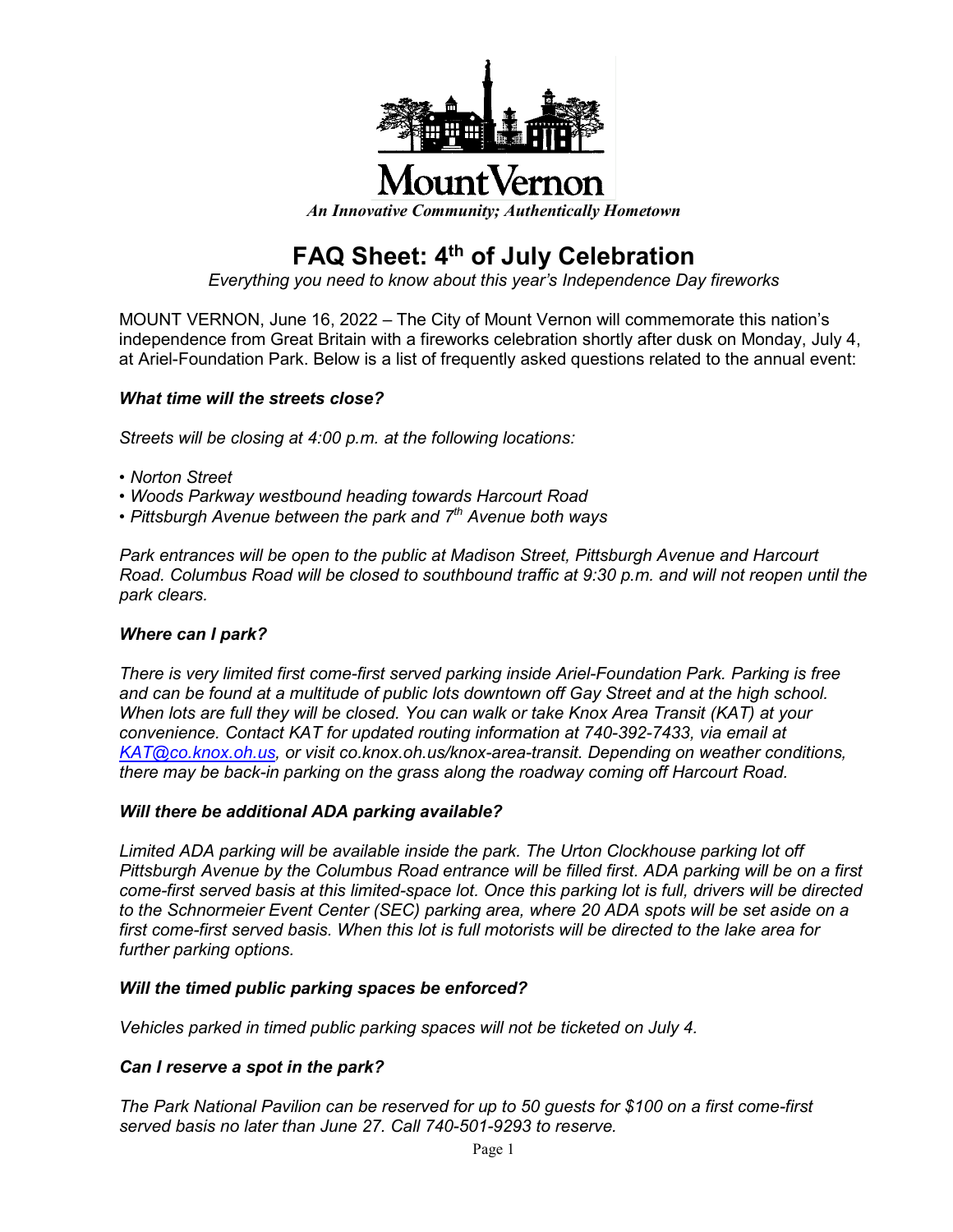#### *What time is the free concert?*

*The SEC will be closed for sound checks and other related activities during the day. Doors will open at 5:00 p.m. to allow people to enter and find seating with their own chairs. The concert series will begin at 6:30 p.m. featuring Faithfully, an Eagles/Journey tribute band. The fireworks show will begin about 10:00 p.m.*

#### *Where are the restrooms?*

*Portable restrooms will be available on the west side of the SEC as well as on the north side of the SEC parking lot, just west of the Urton Clockhouse, and outside of the Kiwanis Pavilion on the lakeside as well as the public restrooms in the pavilion.*

#### *Will there be food trucks available?*

*A vast array of food trucks will be available on the east side of the SEC in the parking lot as well as in the lakes area near the Kiwanis Pavilion and in the west area of the Urton Clockhouse. Food trucks will be open at 5:00 p.m.*

#### *Where are the trash receptacles?*

*Please do your part to keep the park clean by disposing of all trash and recyclables in the trash cans along the sidewalks in and around the park. There will be workers emptying trash barrels throughout the day. Your cooperation is appreciated.*

#### *Can I bring food/picnic in the park?*

*Yes.*

#### *Can I barbecue in the park?*

*Bring your own barbecue, but not under any roof in the park. This will be strictly enforced by the Mount Vernon Fire Department.*

#### *Can I bring alcohol to the event?*

*Alcohol is not permitted anywhere in the park or streets around the park. There will be a bar set up inside the SEC where you can purchase adult refreshments from 5:00-9:30 p.m.*

#### *Can I bring fireworks?*

*Fireworks are prohibited in all City parks per municipal code section 8.24.035.*

#### *Can I set up a canopy/umbrella?*

*Canopies and umbrellas are permitted. However, be sensitive to others' view of the concert and fireworks.*

#### *When can I sit on the pavement of any road in or around the park?*

*Even with street closures no sitting on the pavement of paved roads in or around Ariel-Foundation Park will be allowed.*